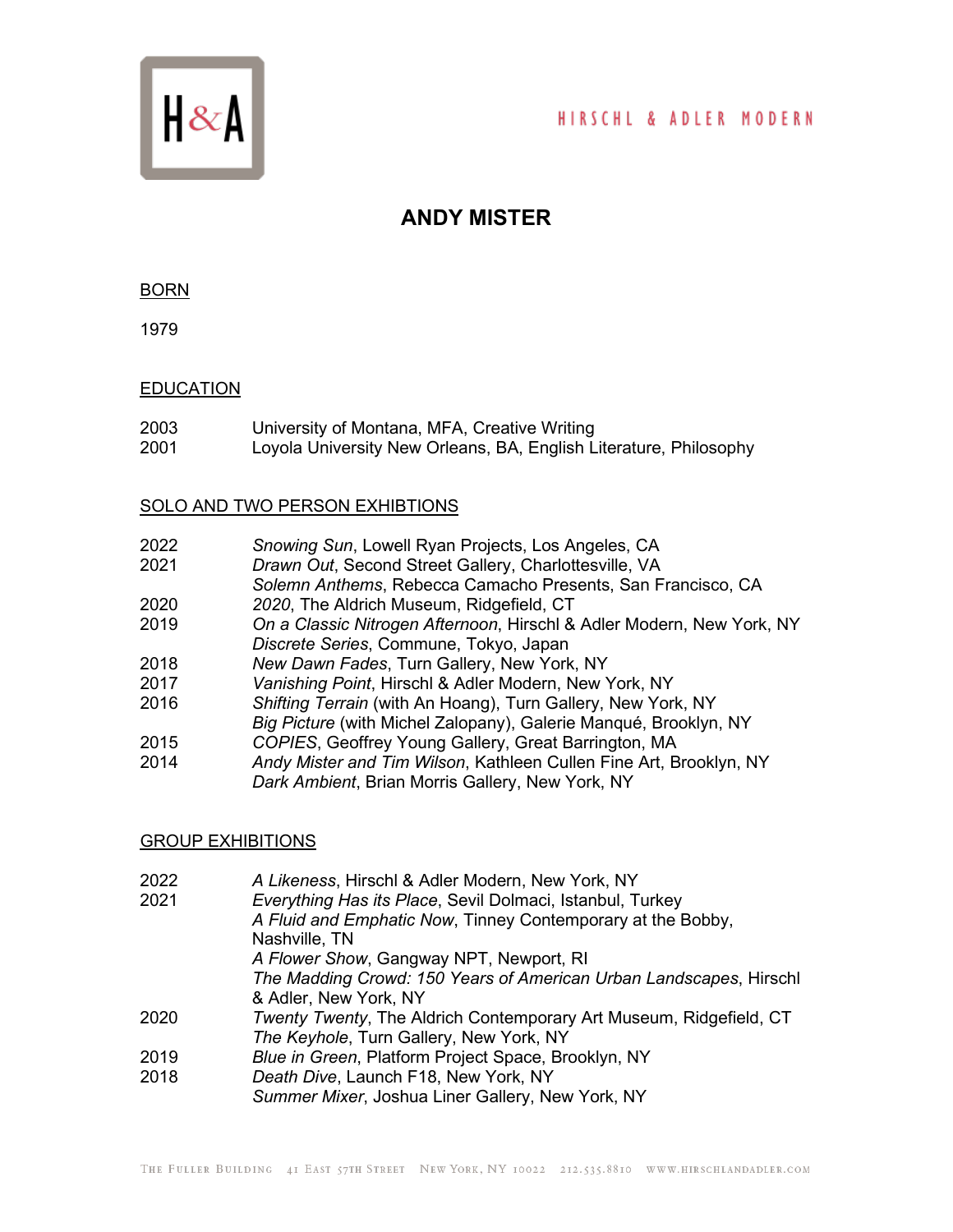|      | Vis-à-Vis, Hirschl & Adler Galleries, New York, NY                       |
|------|--------------------------------------------------------------------------|
|      | Bread & Salt, Hirschl & Adler Modern, New York, NY                       |
| 2017 | Life's Rich Pageant, Jeff Bailey Gallery, Hudson, NY                     |
|      | License to Deceive, Hirschl & Adler Modern, New York, NY                 |
|      | Sharper Image, Present Co., Brooklyn, NY                                 |
|      | 20 x 16 Biennial, Morgan Lehman Gallery, New York, NY                    |
|      | Outside the Lines: Fourth Annual NAC Drawing Invitational, National Arts |
|      | Club, New York, NY                                                       |
|      | Today is the Tomorrow You Dreamed About Yesterday, Galerie Manqué,       |
|      | Brooklyn, NY                                                             |
| 2016 | Inconvenient Interiors, Wilder, Nashville, TN                            |
|      | Television, 99 Cent Plus, Brooklyn, NY                                   |
|      | Hanging Paper, Geoffrey Young Gallery, Great Barrington, MA              |
|      | Shout for Tomorrow, Hirschl & Adler Modern, New York, NY                 |
|      | Emotional Signs, Good Children, New Orleans, LA                          |
|      | Ryobi Room 6, Ryobi Room, Brooklyn, NY                                   |
|      | These Things Take Time, SPRING/BREAK Art Show, New York, NY              |
|      | Subcurrent, Galerie Manqué, Brooklyn, NY                                 |
| 2015 | House, Geoffrey Young Gallery, Great Barrington, MA                      |
|      | Chris Oh, Andy Mister, Eric Elms Heath West, Joe Garvey, Freight         |
|      | Elevator, Brooklyn, NY                                                   |
|      | 20x16, Morgan Lehman Gallery, New York, NY                               |
|      | Capital in the 21 <sup>st</sup> Century, Galerie Manqué, Brooklyn, NY    |
| 2014 | Freak Flag, Brian Morris Gallery, New York, NY                           |
|      | The Reason for Beauty, Geoffrey Young Gallery, Great Barrington, MA      |
|      | Paper Variables, Dieu Donné, New York, NY                                |
|      | Disaster!, Geoffrey Young Gallery, Great Barrington, MA                  |
|      | Chiaroscuro, Kinz+Tillou Fine Art, Brooklyn, NY                          |
|      | Imperfect Surface: Dieu Donné Paper Invitational, Dieu Donné,            |
|      | New York, NY                                                             |
|      | Spring/Break, The Old School, New York, NY                               |
|      | Misrepresentation, Lesley Heller Workspace, New York, NY                 |
| 2013 | It Hurts So Good to Be Loved So Bad, Brian Morris Gallery,               |
|      | New York, NY                                                             |
|      | Tryst & Shout, Geoffrey Young Gallery, Great Barrington, MA              |
|      | Dieu Donné Annual Exhibition and Benefit, Dieu Donné, New York, NY       |
|      | Unsteady Ground: What Is Drawing?, City Without Walls, Newark, NJ        |
|      | Summer Session, Lyons Wier Gallery, New York, NY                         |
|      | Goddess, Geoffrey Young Gallery, Great Barrington, MA                    |
|      | Lower Manhattan Cultural Council Silent Auction, New York, NY            |
| 2012 | Ugly, Broke, Sober, Kathleen Cullen Fine Art, New York, NY               |
|      | X-centric, Geoffrey Young Gallery, Great Barrington, MA                  |
|      | Dexterity, Lyons Wier Gallery, New York, NY                              |
|      | Graphomania, Geoffrey Young Gallery, Great Barrington, MA                |
|      | Flash Mob, RE Institute, Millerton, NY                                   |
|      | Flash Mob, Kathleen Cullen Fine Art, New York, NY                        |
|      | Brucennial 2012, 159 Bleeker St, New York, NY                            |
| 2011 | Vestigial, National Arts Club, New York, NY                              |
| 2010 | Brucennial, 320 W. Broadway, New York, NY                                |
| 2009 | Smithumenta, Ray Smith Studio, New York, NY                              |